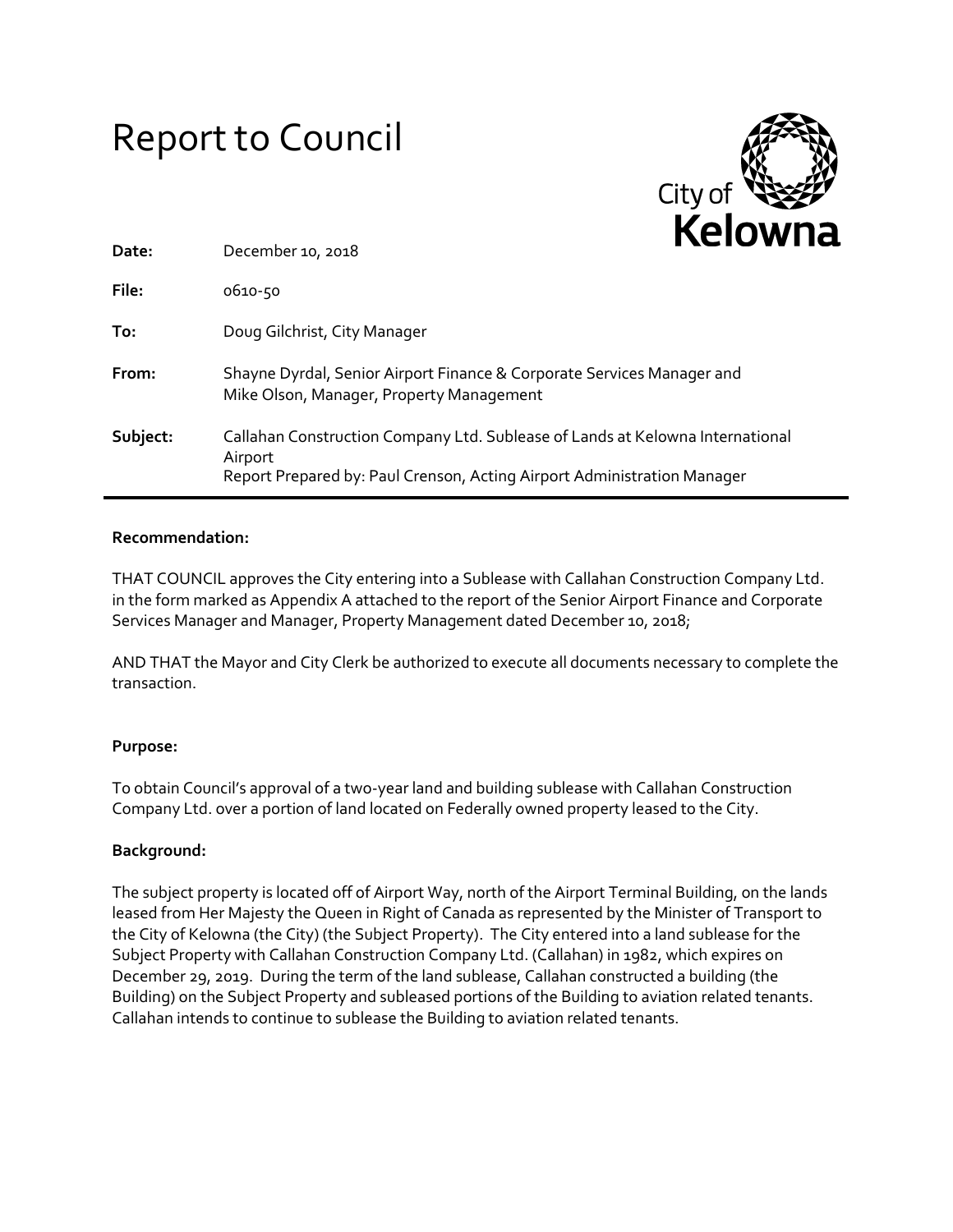## **Key Lease Terms/Conditions**

Callahan Construction Company Ltd. proposes to enter into a two-year Sublease with the City over the lands and building outlined in Schedule A of Appendix A. Callahan Construction Company Ltd. intends to sublease portions of the building to tenants supporting the operation of the Airport.

The proposed lease rate of \$5 per square foot for the building area reflects the limited term of the lease and has been confirmed to be indicative of fair market value by an independent appraisal provided by Kent MacPherson Appraisals, dated for reference June 29, 2018.

| <b>Lease Component</b>          | <b>Description</b>                                                                                           |
|---------------------------------|--------------------------------------------------------------------------------------------------------------|
| <b>Tenure Type</b>              | Land and building sublease                                                                                   |
| <b>Leasable Floor Area</b>      | $11,650$ ft <sup>2</sup>                                                                                     |
| Term                            | 2 years                                                                                                      |
| <b>Renewal Consideration</b>    | None                                                                                                         |
| Rent                            | \$5.00/ft <sup>2</sup> (\$58,250.00 per annum)<br>Increasing at 2% per annum, as per Airport Fees Bylaw 7982 |
| <b>Lease Costs</b>              | Tenant to pay all costs                                                                                      |
| <b>Additional Consideration</b> | Lease includes license of lands surrounding building                                                         |
| <b>Site Condition on Expiry</b> | Land and building revert back to the City upon expiry                                                        |

### **Internal Circulation:**

Johannes Saufferer, Acting Director, Strategic Investments Jackie Dueck, Controller Jessica Hewitt, Communications Advisor

### **Legal/Statutory Procedural Requirements:**

Notice of disposition of City-owned land has been published pursuant to Section 26 of the *Community Charter.*

# **Financial/Budgetary Considerations:**

Rent will be paid at an annual rate of \$58,250.00, increasing at 2% per annum. The Airport Maintenance Charge will be paid at an annual rate of \$1,470.24, increasing at 2% per annum. These additional revenues will be included in the 2020 Financial Plan.